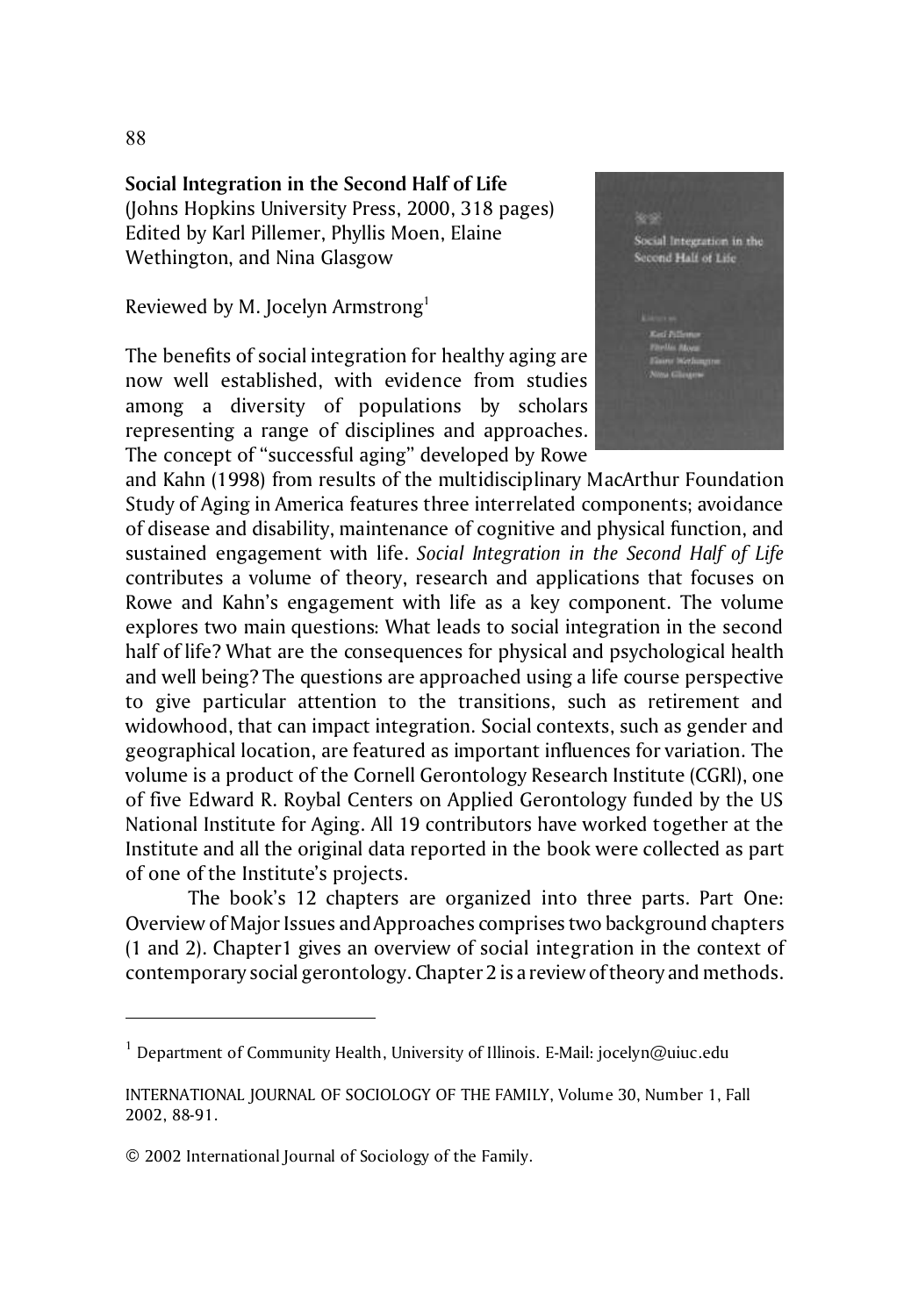The authors include discussion of the conundrum of social selection in relating social integration to health and well being (that is, healthy people are more integrated precisely because they are healthy) and present a model designed to resolve this issue.

The six chapters (3-8) in Part Two: Social Integration in Major Domains of Life bring the life course approach and social context considerations to analyses of integration of older people in the domains of retirement, transportation, family support. housing, neighbouring, and residential. relocation.

Chapter 4 on social integration and family support presents an innovative application of the life course approach to research and understanding of family caregiving to persons with dementia. Family caregiver is treated as a social status and becoming the caregiver to a family member as a status transition similar to other life transitions. Findings of two Cornell studies which examined the social support networks of caregivers illustrate the important role of similar others in social integration. Having others with dementia caregiving experience in one's network associated positively with maintenance of social support and integration, and larger numbers of such peer supporters associated positively with better psychological health and well being. The influence of gender was indicated: peer supporters were important for both men and women caregivers but more important for women. The chapter on neighbouring (Chapter 7) addresses an aspect of social support and integration about which there is little current research. Two recent CGRI studies which examined the association of neighboring and health found a significant association with physical health but the relationship to psychological health was not significant. Further the decision to seek neighbor support was found to be heavily dependent on contextual factors such as personality characteristic, pre-existing levels of health, and physical characteristics of the neighbourhood.

Part Three of the volume: Interventions to Promote Social Integration in Later Life (Chapters 9, 10, 11) describes and comments on model interventions in three of the domains covered in Part Two: transportation, retirement, and peer support for caregivers. Chapter 10 describes an innovative program designed to promote volunteering as a way to sustain integration following retirement. Implications for policy, research, and practice are discussed, for example, how to make better use of retired older Americans for volunteer activity in their communities. The peer support for dementia caregivers program described in Chapter 11 applies the theory and research presented in Part. Two's Chapter 5 on the role of similar others in the social integration and well being of persons experiencing the life transition to dementia caregiver. A mix of outcomes is reported: researcher measures of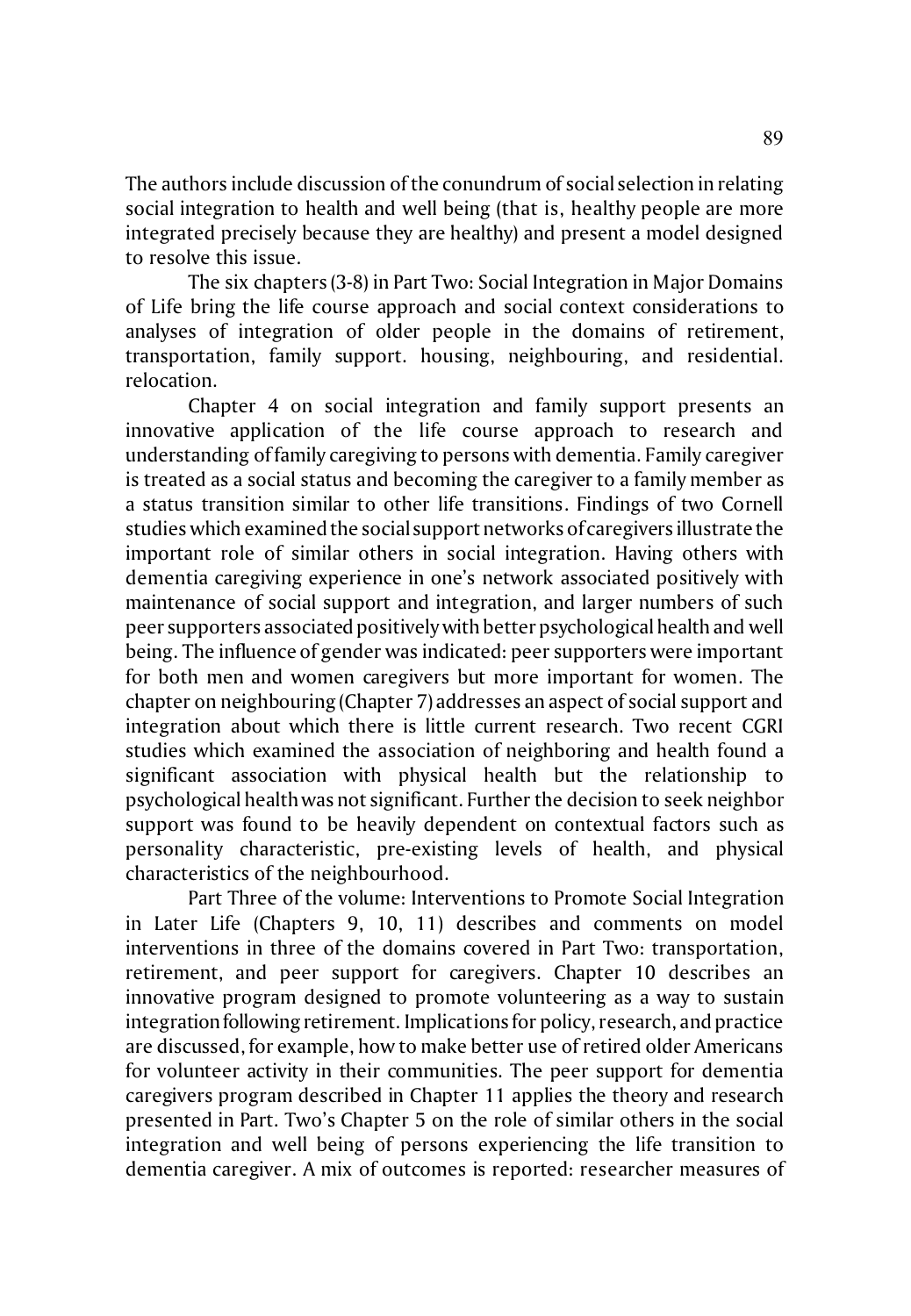beneficial outcomes were limited; caregiver assessments were very high. Additional research across different caregiver types is recommended. The closing chapter (12) reflects on common social integration themes that pervade the book and suggests implications for future intervention research. policy, and practice. Stressed is the familiar but critical theme of variability in the experience of integration and its benefits for healthy aging. Interventions that target at risk groups (women, rural residents, etc.) and attend to different levels of intervention (individual to national) are recommended.

*Social Integration in the Second Half of Life* merits a wide audience of researchers and practitioners in the fields of social and psychological aging. The topic is one of worldwide relevance and, while the focus on American experiences and applications gives the book a primary appeal to American readers, there is theory, methods, case material and practice information of general interest. All 12 chapters are well written, most are well documented for English language references through 1999 and there are both name and subject indexes. The cover text presents the book as a "handbook" on social integration in later Life and recommends it as required reading for graduate level social aging classes. If selected for this purpose, students will benefit from a level of cohesion not often found in edited volumes. In large part this is due to the book being the product of one research institute with all of the contributors committed to the same larger research agenda and common approaches. However, the editors are to be acknowledged for achieving other aspects of cohesion such as generally uniform styles and standards of writing and chapter to chapter referencing.

Careful editing is also evident in the book's organization. The chapters are similar in scope and depth of treatment. The book moves smoothly from an informative introduction and background chapters through topic specific research chapters to connected practice applications and a conclusion that features reflections and future directions. Each of the chapters in the main body of the book stands alone but they also read well in order of presentation. Readers tempted to begin with a chapter or chapters of primary personal interest might well consider a cover to cover read as rewarding. Use of a life course perspective on social support and integration and attention to social context align the book with leading developments in social gerontological theory and research and the treatment of applications includes new ground.

If one were looking for gaps or limitations, among life transitions not treated, grandparenthood stands out, being both a common experience and, for current cohorts of older people, one that is assuming new meanings of interest and concern. Among forms of support and integration. friendship gets only passing mention but it is well documented as impoJ1ant for older women. one of the subgroups the book recognizes as at risk for lack of integration, and